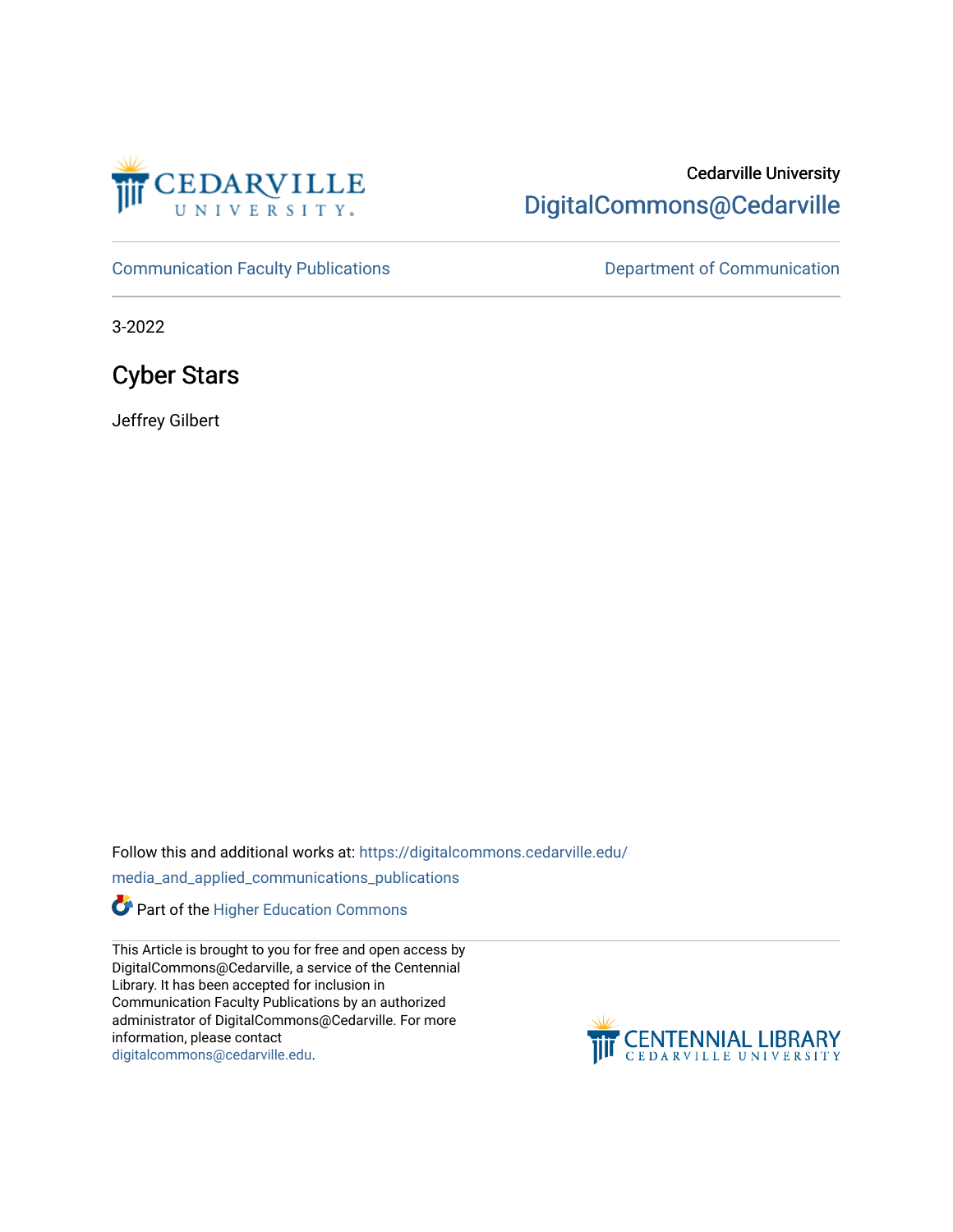BY JEFF GILBERT '87

Cedarville's programs and students are regularly recognized for excellence. From the National Security Agency naming our cyber program a National Center of Academic Excellence in Cyber Operation to 100% of social work students passing their professional exam and 100% of our students sitting for the Law School Admissions Test being admitted to law school, to athletics receiving the NCAA Division II Presidents' Award for Academic Excellence nine times in a row, these external verifications offer proof of the excellence our students experience and exemplify every day.

**TAU** 

 $\mathbf{S}^{\mathsf{L}}$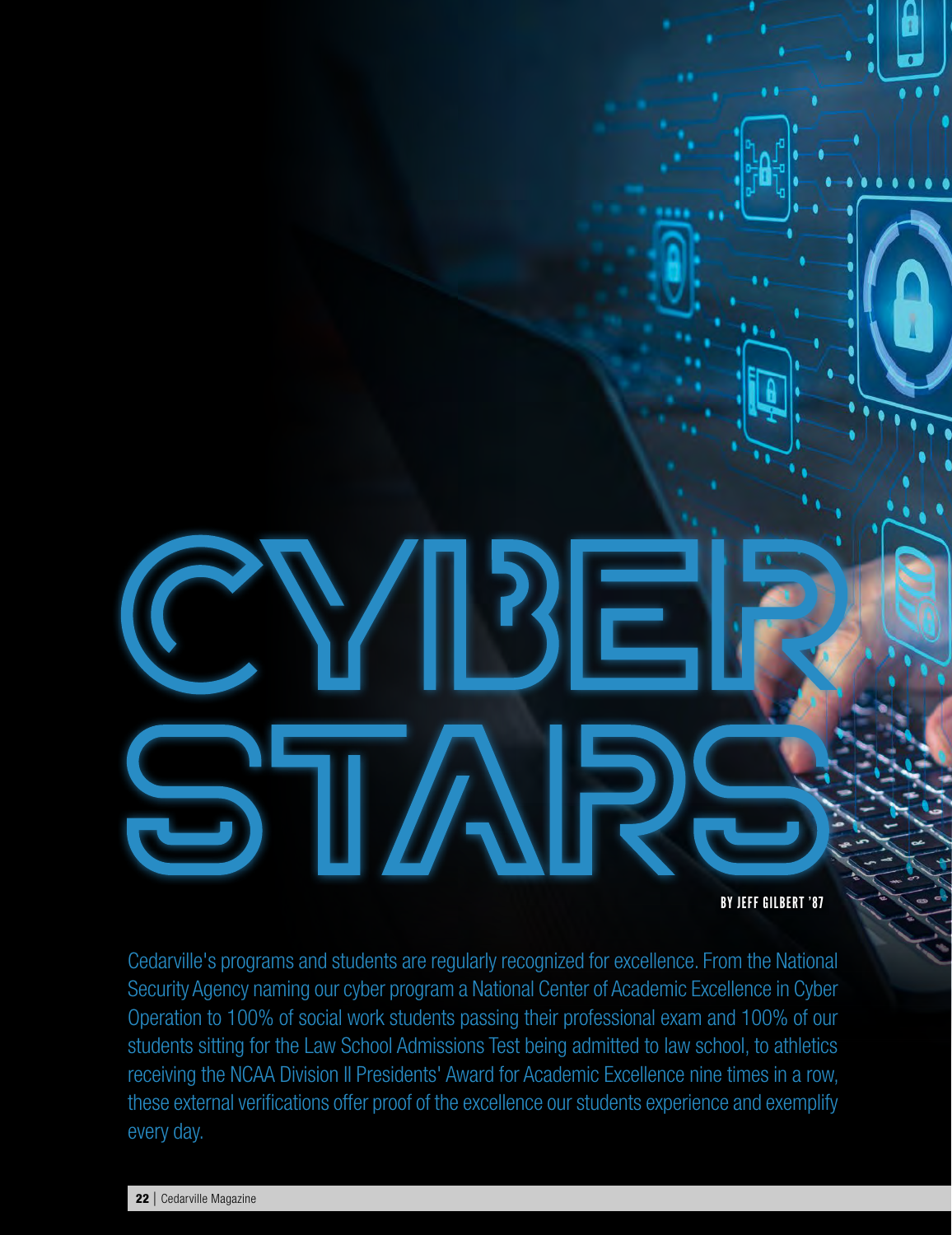

Cedarville's rise in training students to work in cyber operations began with a conversation between faculty members. That conversation led to a strategically executed Ph.D. path for Seth Hamman, Associate Professor of Cyber Operations and Computer Science, which led to a specialization for computer science majors and, eventually, a new major with 33 students.

That first conversation between Hamman and David Gallagher, Senior Professor of Computer Science, one of the founders of Cedarville's computer science program, happened in 2012. Ten years later, Cedarville is a forerunner in cyber operations education and is the premier school in Christian higher education to offer such a major.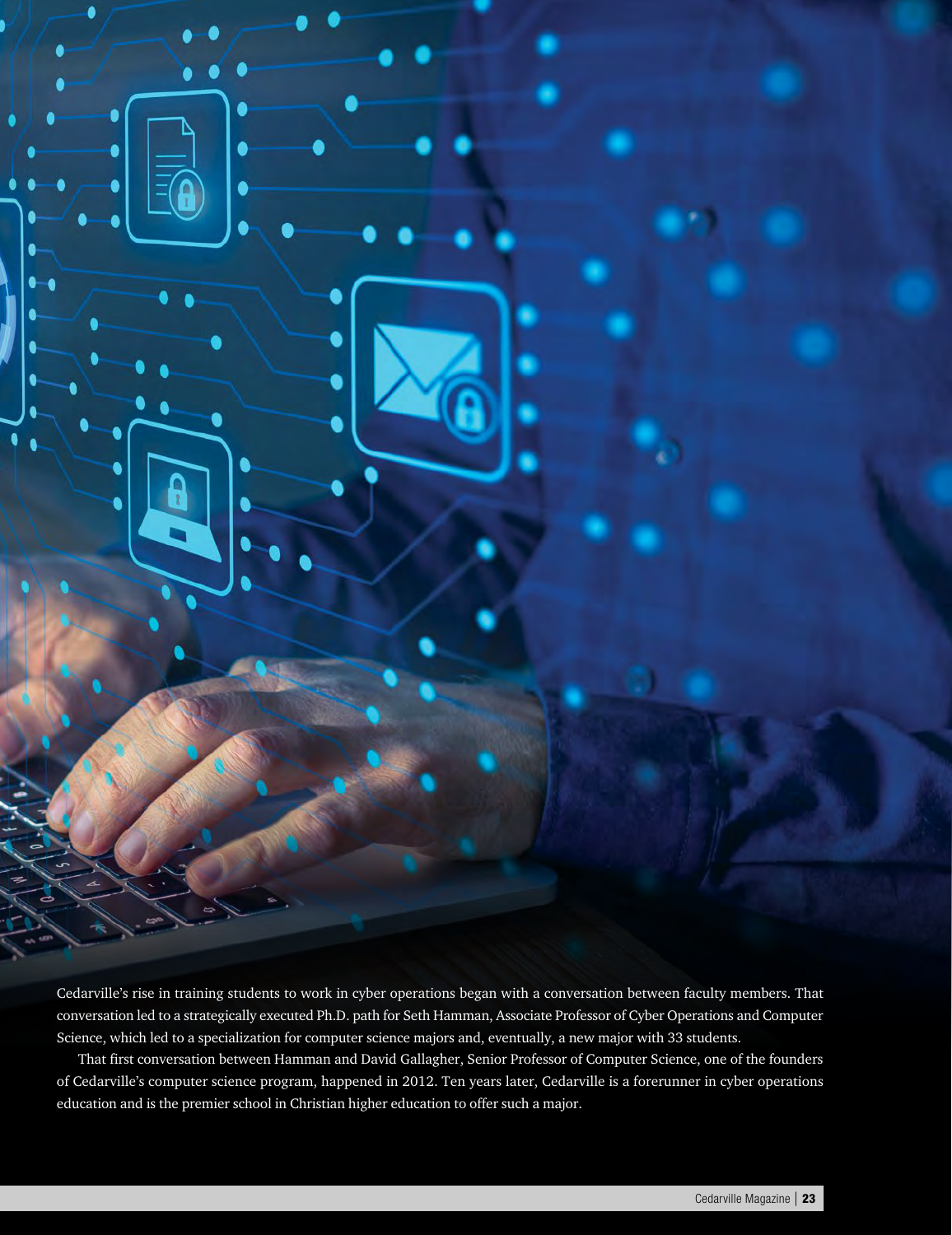

Pictured left to right: Patrick Dudenhofer '04, Assistant Professor of Computer Science and Cyber Operations; Seth Hamman, Associate Professor of Cyber Operations and Computer Science; and Keith Shomper, Professor of Computer Science and Cyber Operations

#### FAST-TRACK

Relatively speaking, Cedarville's program has grown as fast as a computer hacker pounds a keyboard and discovers crucial information on your favorite TV show.

That Cedarville's program is one of the most highly regarded in the nation is not a marketing slogan. The young program is



(NSA) highest recognition as a National Center of Academic Excellence in Cyber Operations.

"For Cedarville to be on that list to me is a marvel," Hamman said. "It's an elite type of distinction. And we geared up for it; we targeted it; we built around it. And then, by God's grace,

it happened."

The scholarship and career opportunities with defense contractors and the intelligence community are abundant. The Department of Defense (DOD) is funding seven

**2** Center for Academic Excellence designations from the National Security Agency

Cedarville students (three seniors, four juniors) with full scholarships, \$25,000 a year in living expenses, and an internship. In return, the students are committed to work two years with the DOD after graduation.

"Our government is investing huge resources into cyber education because we have a pipeline problem," Hamman said. "We desperately need to produce more cyber talent."

After the Cedarville students complete their two-year DOD commitment, they can stay or move into the private sector likely to a defense contractor — and make a higher salary. The first out-of-college jobs are bordering on six figures because the demand is so high.

"It's a good time to be tech-oriented because there's a huge demand and short supply," Hamman said. "The job prospects are incredible."

## CYBER DEFENDERS

Hamman says the demand exists because cyberattacks are the nation's foremost national security concern. For this reason, the University launched the Center for the Advancement of Cybersecurity in 2018. The center focuses on advancing cybersecurity in our nation by developing tomorrow's cyber leaders in the classroom, shaping cyber education in the academy, and promoting cyber awareness in society. The center will increase Cedarville's opportunity for influence as more issues develop with cyberattacks.

The center's move to the Scharnberg Business Center, which is slated to begin construction this fall, should only raise cyber's profile on campus and in the professional ranks.

"Cybersecurity underpins the entire intelligence and military apparatus," Hamman said.

"Nations are not going to war, but they're making strategic gains against one another in terms of espionage and other types of activities. When we read about China and Russia in the news it's usually because of some kind of cyber operation, some kind of hack."

Cedarville's cyber program is also one of 350 schools with the National Security Agency's designation as a National Center of Academic Excellence in Cyber Defense. Cedarville is one of just two schools that hold both NSA designations and the Accreditation Board for Engineering and Technology (ABET) Cybersecurity accreditation.

"It's an additional indicator that we're building our cyber program the right way," Hamman said. "We're teaching the right content. We are doing the right activities, such as cyber competitions and service to the community. We've been scrutinized and vetted by peers."

### INDUSTRY RECOGNITION

This past fall, the program was named one of the top 16 cyber education programs in the U.S. by the Chief Information Officers Institute. It's getting hard to keep up with all the accolades.

So how did Cedarville become a leader so fast in this fledgling academic discipline?

The discussion began when Hamman arrived at Cedarville in 2012 to teach computer science. The topic of conversation was what kind of doctoral program should he pursue. That's when Gallagher floated the cyber idea.

Gallagher and Keith Shomper, Professor of Computer Science and Cyber Operations, and Bob Schumacher,